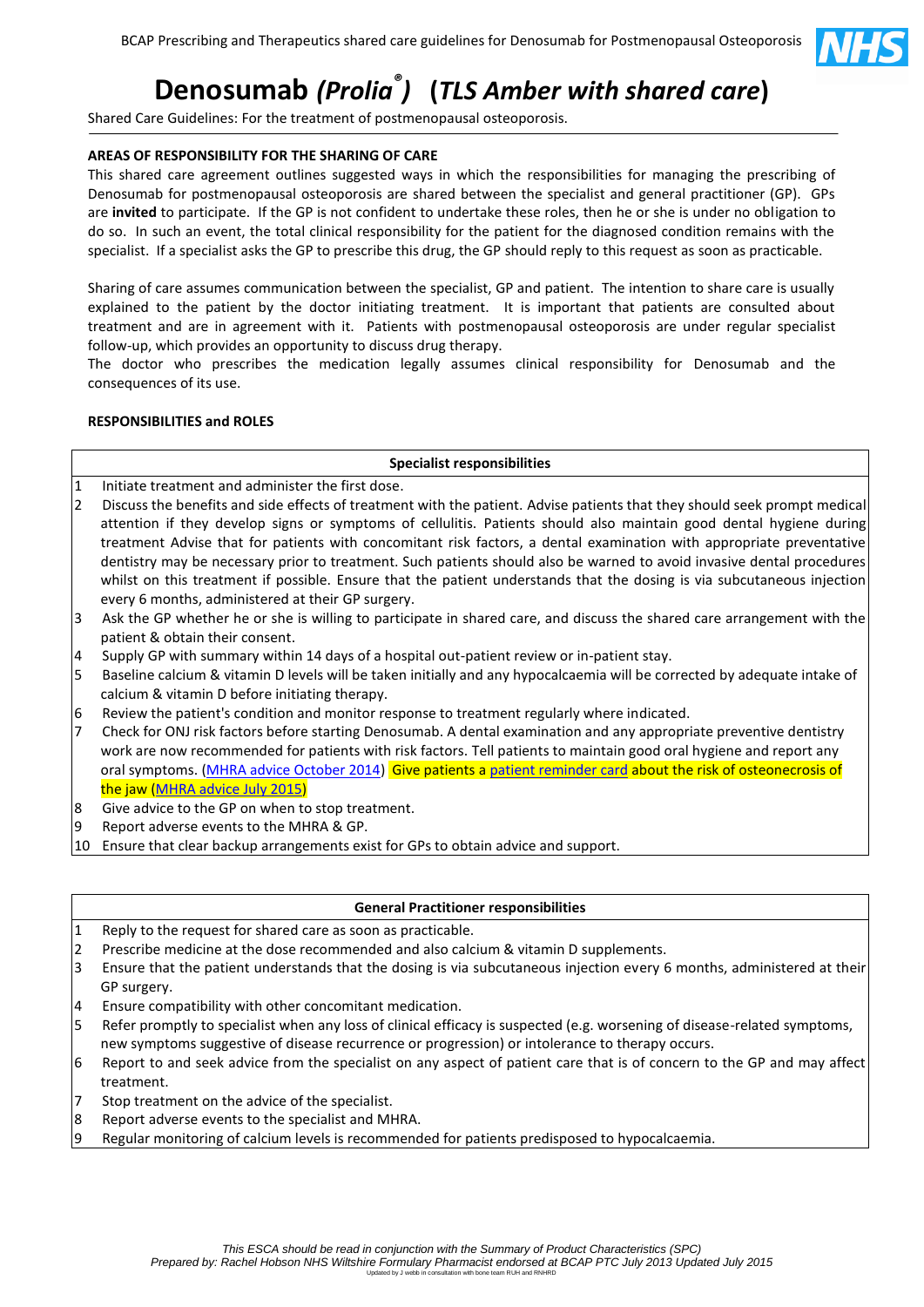

## **Patient's role**

- 1 Attend all appointments with GP and specialist.
- 2 Report to the specialist or GP if he or she does not have a clear understanding of the treatment.
- 3 Share any concerns in relation to treatment with medicine.
- 4 Inform specialist or GP of any other medication being taken, including over-the-counter products.
- 5 Report any adverse effects to the specialist or GP whilst taking the medicine.
- 6 Maintain good oral hygiene, receive routine dental check-ups, and immediately report any oral symptoms such as dental mobility, pain, or swelling to their doctor or dentist. If patients wear dentures make sure the dentures fit properly before starting treatment.
- 7 Report symptoms of hypocalcaemia to their doctor (eg, muscle spasms, twitches, or cramps; numbness or tingling in the fingers, toes, or around the mouth).

#### **BACK-UP ADVICE AND SUPPORT**

| Contact details                                  | Telephone No. | Email address:          |
|--------------------------------------------------|---------------|-------------------------|
| Specialist: Dr Sarah Hardcastle                  | 01225821644   | sarahhardcastle@nhs.net |
| Specialist: Dr Tehseen Ahmed                     | 01225 821644  | tehseen.ahmed@nhs.net   |
| Specialist: Jackie Webb<br>osteoporosis<br>nurse | 01225 473413  | Jackie.Webb1@nhs.net    |
| Specialist: Dr Katrina Hicks                     | 01225821267   | khicks1@nhs.net         |
| Specialist: Dr Celia Gregson                     | 01225 821267  | celia.gregson@nhs.net   |
| Specialist: Dr Veronica Lyell                    | 01225 821267  | v.lyell@nhs.net         |
|                                                  |               |                         |

#### **SUPPORTING INFORMATION**

#### **Summary of condition and licensed indications.**

Postmenopausal osteoporosis is a condition that mainly affects older women and is characterized by a decrease in bone mass.

Denosumab is indicated for:

- Treatment of osteoporosis in postmenopausal women at increased risk of fractures.
- Treatment of bone loss associated with hormone ablation in men with prostate cancer at increased risk of fractures (but indication is not covered by this Shared Care Agreement).

#### **Treatment Aims (Therapeutic plan)**

Denosumab is the first in a new class of drugs to treat osteoporosis. It is a human monoclonal antibody (IgG2) that targets and binds with high affinity and specificity to receptor activator of nuclear factor-K B ligand (RANKL), preventing activation of its receptor, RANK, on the surface of osteoclast precursors and osteoclasts. Prevention of the RANKL/RANK interaction inhibits osteoclast formation, function and survival, thereby decreasing bone resorption in cortical and trabecular bone.

NICE TA204 (October 2010) sets out how this drug should be used in primary & secondary prevention in postmenopausal women.

#### **Treatment Schedule (including dosage and administration)**

The recommended dose of Denosumab in postmenopausal women is 60mg administered as a single subcutaneous injection once every 6 months into the thigh, abdomen or back of arm.

Patients that continue on Denosumab at 5 years need to be referred back to a specialist, if they have not previously been assessed at RNHRD, in order to decide whether the medication should be continued or not.

#### **Contra-indications and precautions for use**

- o Hypocalcaemia
- o Hypersensitivity to the active substance or to any of the excipients.
- o Patients with rare hereditary problems of fructose intolerance should not use Prolia.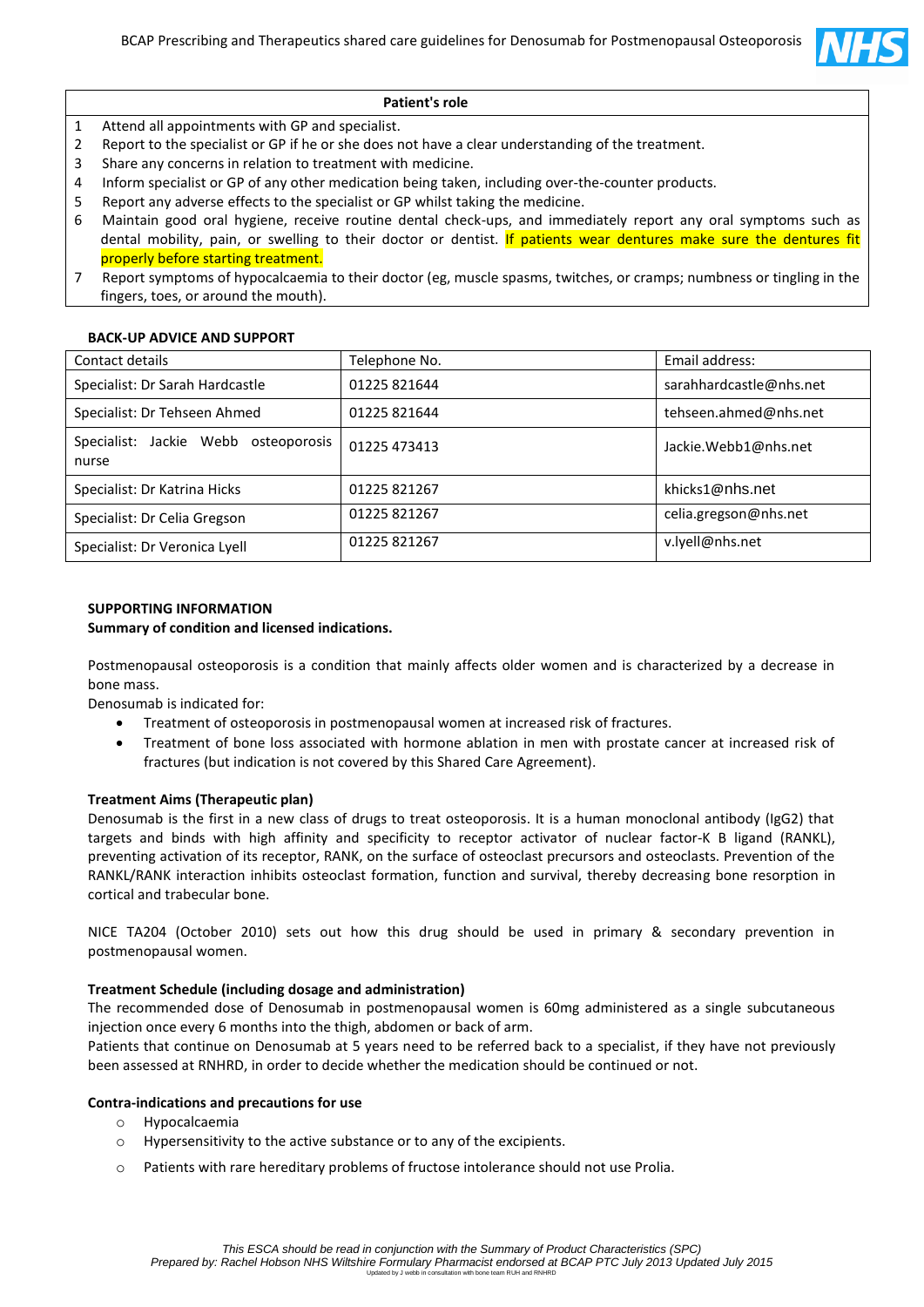

#### *N.B. The needle cover of the pre-filled syringe contains dry natural rubber (a derivative of latex), which may cause allergic reactions.*

Adequate calcium & vitamin D intake is important for all patients. Hypocalcaemia must be corrected by adequate intake of calcium and vitamin D before initiating therapy. Patients with renal impairment (creatinine clearance < 30 ml/min) or receiving dialysis are at greater risk of developing hypocalcaemia. Clinical monitoring of calcium levels is recommended for patients predisposed to hypocalcaemia.

Patients receiving Prolia may develop skin infections (predominantly cellulitis) leading to hospitalisation. Patients should be advised to seek prompt medical attention if they develop signs or symptoms of cellulitis.

Osteonecrosis of the jaw (ONJ) has been reported in patients treated with denosumab or bisphosphonates, another class of anti-resorptive agents. Most cases have been in cancer patients; however some have occurred in patients with osteoporosis. [MHRA July 2015](https://www.gov.uk/drug-safety-update/denosumab-xgeva-prolia-intravenous-bisphosphonates-osteonecrosis-of-the-jaw-further-measures-to-minimise-risk#patient-reminder-cards-and-denosumab-120-mg-contraindication) Patient reminder cards about the risk of osteonecrosis of the jaw are being introduced; denosumab 120 mg is now contraindicated in patients with unhealed lesions from dental or oral surgery

Known risk factors for ONJ include a diagnosis of cancer with bone lesions, concomitant therapies (e.g., chemotherapy, antiangiogenic biologics, corticosteroids, radiotherapy to head and neck), poor oral hygiene, dental extractions, and co-morbid disorders (e.g., pre-existing dental disease, anaemia, coagulopathy, infection) and previous treatment with bisphosphonates.

A dental examination with appropriate preventive dentistry should be considered prior to treatment with Prolia in patients with concomitant risk factors. While on treatment, these patients should avoid invasive dental procedures if possible.

Good oral hygiene practices should be maintained during treatment with Prolia. For patients who develop ONJ while on Prolia therapy, dental surgery may exacerbate the condition. If ONJ occurs during treatment with Prolia, use clinical judgment and guide the management plan of each patient based on individual benefit/risk evaluation.

#### **Side-effects**

Common (≥ 1/100 to <1/10): Urinary tract infection, Upper respiratory tract infection, sciatica, cataracts\*, constipation, rash, pain in extremity.

Uncommon (≥ 1/1,000 to <1/100): Diverticulitis\*, cellulitis, ear infection, eczema.

Very rare (<1/10,000): Hypocalcaemia.

*\*There was no evidence of increased incidence of cataracts or diverticulitis in postmenopausal women with osteoporosis; these conditions occurred only in patients with prostate cancer.*

Refer patient back to the specialist if any of these side-effects cause concern. Refer to the SPC for a full list of adverse effects & further information [http://www.medicines.org.uk.](http://www.medicines.org.uk/)

Denosumab was launched in May 2010 and has black triangle (▼) status. Serious suspected reactions (even if well recognised or causal link uncertain) should be reported to the MHRA. New MHRA guidance Drug Safety Update in Oct 2014<http://www.mhra.gov.uk/Safetyinformation/DrugSafetyUpdate/CON452540>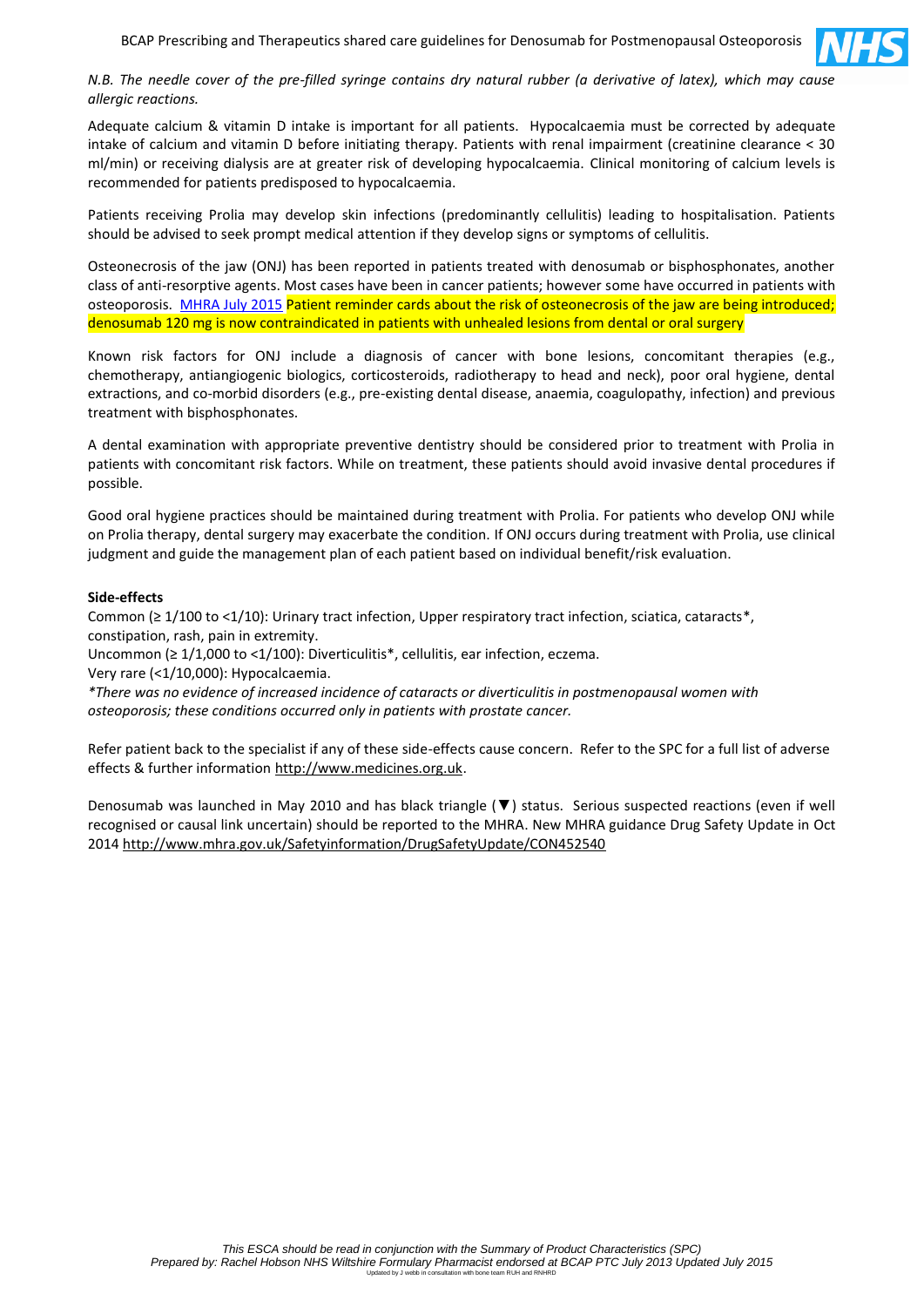

# **Denosumab Osteoporosis Pathway**

| <b>Decision to treat</b>                                                                                                                          | 1st Injection                                                                                                           | <b>Three month Review</b>                                                                                                                                                     | Subsequent<br>injections                                                  | <b>Review</b>                                                                   |
|---------------------------------------------------------------------------------------------------------------------------------------------------|-------------------------------------------------------------------------------------------------------------------------|-------------------------------------------------------------------------------------------------------------------------------------------------------------------------------|---------------------------------------------------------------------------|---------------------------------------------------------------------------------|
| Check Calcium, Creatinine<br>clearance and vitamin D<br>level<br>Ensure patient prescribed<br>and taking calcium and<br>vitamin D supplementation | Day unit will send<br>letter to GP<br>informing them of<br>the date that the<br>patient received<br>the first injection | If patient had no side effects<br>plan for second injection<br>To transfer to GP care                                                                                         | <b>These</b><br>denosumab<br>injections<br>will be<br>undertaken by<br>GP | Pt will be<br>reviewed in<br>osteoporosis<br>clinic with BMD<br>after 3-5 years |
| Inform Infusion clinic nurse<br>who will, if bloods normal,<br>will organise for patient to<br>receive injection                                  | Ensure patient has<br>contact details of<br>osteoporosis nurse                                                          | Inform GP of Shared Care<br>Arrangement<br>Discuss with patient Inform<br>GP of timing of next 4<br>injections Ensure patient has<br>contact details of<br>osteoporosis nurse |                                                                           |                                                                                 |
| Book patient clinic follow<br>up for three months                                                                                                 |                                                                                                                         |                                                                                                                                                                               |                                                                           |                                                                                 |

# **Denosumab Older Peoples Unit Pathway**

| <b>Decision to treat</b>  | <b>1st Injection</b> | Three month                   | Subsequent      | <b>Review</b>    |
|---------------------------|----------------------|-------------------------------|-----------------|------------------|
|                           |                      |                               | injections      |                  |
| Check Calcium, Creatinine | GP phoned to         | RUH team contact GP to        | <b>These</b>    | GP to refer to   |
| clearance and vitamin D   | confirm agreement    | review patient status. If     | denosumab       | the              |
| level                     | for shared care.     | patient had no side effects   | injections      | osteoporosis     |
| Ensure patient prescribed | Injection either     | plan for second injection. To | will be         | clinic after 3-5 |
| and taking calcium and    | during in patient    | transfer to GP care under a   | undertaken by   | years for review |
| vitamin D supplementation | stay at the RUH or   | shared care arrangement       | GP or referred  |                  |
| and is eligible for       | outpatient clinic or |                               | to Osteoporosis |                  |
| Denosumab                 | community            |                               | Clinic          |                  |
|                           | hospital             |                               |                 |                  |

#### **Denosumab Monitoring**

Updated [September 2014 as per MHRA guidance: Denosumab is also associated with a risk of hypocalcaemia.](https://www.gov.uk/drug-safety-update/denosumab-updated-recommendations) This risk increases with the degree of renal impairment. Consider monitoring calcium levels more frequently in patients with risk factors for hypocalcaemia (e.g. severe renal impairment, creatinine clearance <30 ml/min).

| <b>Monitoring parameters</b>                                             | <b>Frequency of monitoring</b>                                                                            | Action (adjustment and referral back to<br>hospital)                                                                           |
|--------------------------------------------------------------------------|-----------------------------------------------------------------------------------------------------------|--------------------------------------------------------------------------------------------------------------------------------|
| For patients with a<br><b>Creatinine Clearance</b><br>of $\leq$ 35ml/min | Check serum calcium weekly for at least<br>one month and until calcium normalised<br>post each injection. | Seek specialist advice if calcium level low<br>and /or patient is symptomatic. Ensure<br>compliance with calcium and vitamin D |
| or those receiving dialysis.                                             |                                                                                                           | supplementation.                                                                                                               |
| This is calculated using the                                             | Check creatinine clearance and serum                                                                      |                                                                                                                                |
| Cockcroft-Gault Equation which<br>requires the patients height           | calcium two weeks prior to each<br>subsequent six monthly injection in all                                |                                                                                                                                |
| weight and creatinine level.                                             | patients.                                                                                                 |                                                                                                                                |
| (see next page)                                                          |                                                                                                           |                                                                                                                                |

| For patients with a<br>Creatinine clearance of<br>> 35ml/min or those receiving | Check serum calcium at four weeks post<br>each Denosumab injection.                                                | If serum calcium level is low, check<br>compliance with calcium/vitamin D<br>supplement and re-check serum calcium                 |
|---------------------------------------------------------------------------------|--------------------------------------------------------------------------------------------------------------------|------------------------------------------------------------------------------------------------------------------------------------|
| dialysis.<br>This is calculated using the<br>Cockcroft-Gault Equation which     | Check creatinine clearance and serum<br>calcium two weeks prior to each<br>subsequent six monthly injection in all | in 2 weeks providing patient is<br>asymptomatic.<br>If patient is symptomatic seek specialist<br>advice.                           |
| requires the patients height<br>weight and creatinine level (see<br>next page)  | patients                                                                                                           | Should the Creatinine Clearance fall to<br>$\leq$ 35ml/min, please contact us for advice<br>before going ahead with the injection. |

*This ESCA should be read in conjunction with the Summary of Product Characteristics (SPC) Prepared by: Rachel Hobson NHS Wiltshire Formulary Pharmacist endorsed at BCAP PTC July 2013 Updated July 2015* Updated by J webb in consultation with bone team RUH and RNHRD